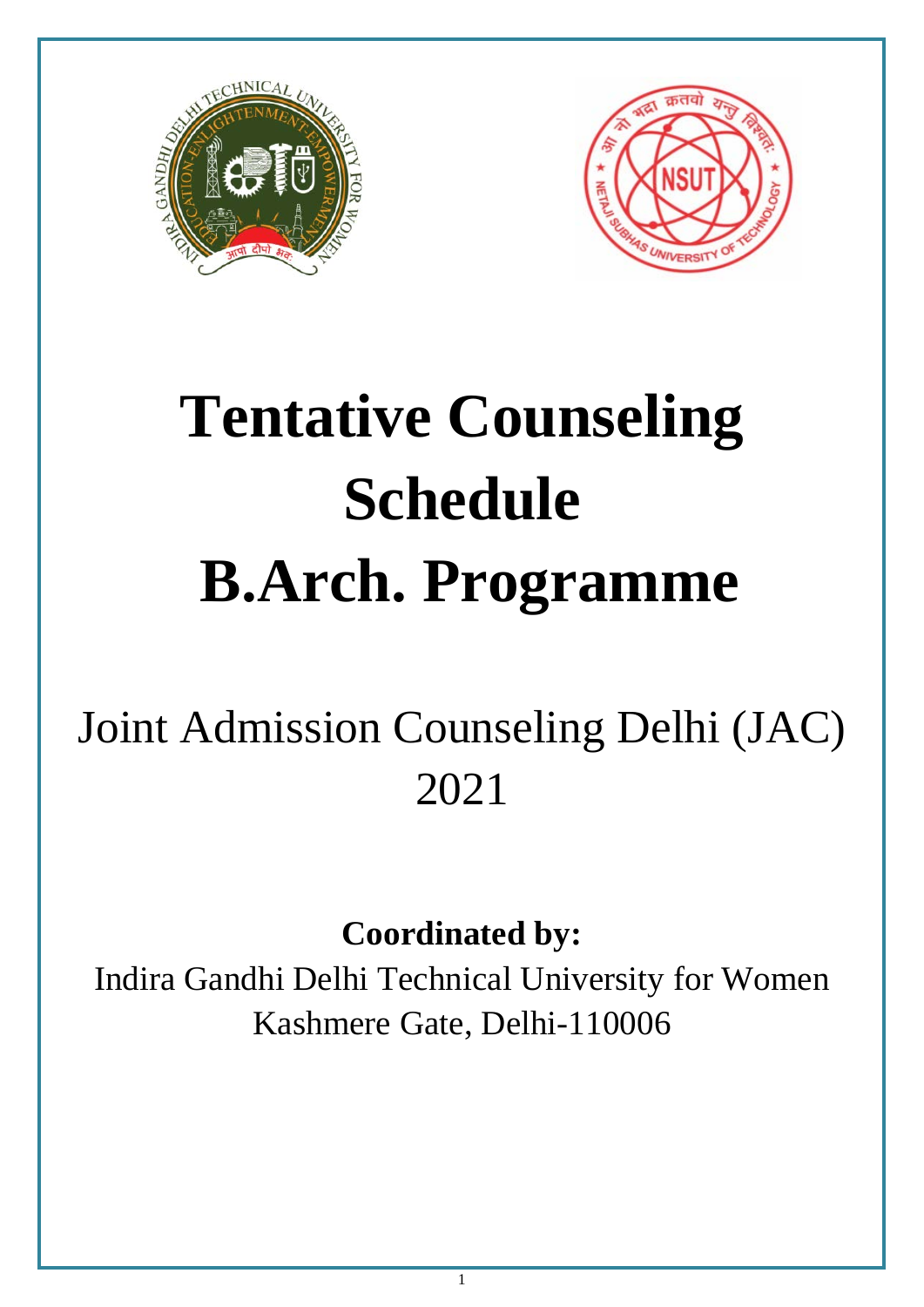## **Tentative Counseling Schedule for B. Arch. Program**

|    | Commencement of Online Registration and choice filling.                                          | <b>September 29, 2021</b><br>(Wednesday)<br>from 2.30PM |
|----|--------------------------------------------------------------------------------------------------|---------------------------------------------------------|
| ٠. | Closing Date and Time for Online Registration (Registration<br>Form filling and Choice filling.) | $\vert$ October 24, 2021 (Sunday)<br>till 11:59 P.M.    |

#### **IMPORTANT NOTE:**

**All registered candidates claiming reservation under Defence (CW) sub-category are required to upload their relevant documents through JAC Delhi portal during registration process itself (during time of filling online registration form). The admission committee will verify uploaded documents on the dates mentioned below and intimation regarding outcome of verification will be made available to candidates latest by 5:00 PM on the last date of verification. Candidates may be asked to submit additional documents against their claim for CW priorities.**

| <b>ONLINE VERIFICATION OF DOCUMENTS</b>                      |                                |                                                                         |
|--------------------------------------------------------------|--------------------------------|-------------------------------------------------------------------------|
| $\vert$ CW (Defence) sub-category Priority I to V & VII only | 10:00 A.M.<br>to<br>05:00 P.M. | <b>October 25, 2021</b><br>(Monday) to<br>October 26, 2021<br>(Tuesday) |

**Note: If candidate is not satisfied with outcome of the document verification, he/she can interact with JAC Delhi team on the mentioned Helpline Numbers or Email id.** 

#### **Highlights of the Counselling Process and Tentative Counseling Schedule for admission to B. Arch.**

- i) In each round, seat allotment result will be declared on specified date and time.
- ii) Those who have been allotted a fresh seat in a round will be asked to pay the admission fee of Rs. 1,32,000/- using a fee payment link available in their login.
- iii) Admission committee will verify the documents and check status of admission fee payment as per schedule mentioned for each round. If all the uploaded documents are as per requirement and the admission fee has been paid by the candidate, his/her admission will be confirmed by admission committee and the admission status will be made available to the candidate through the candidate's Login. Such candidates can download the provisional admission letter from JAC Delhi website. The admitted candidates can freeze their allotted seat if they do not want any upgradation of University as per their filled choices. Freezing of seat can be done only after admission is confirmed by the admission committee prior to a date and time specified in the counselling schedule for each round.
- iv) In case of any deficiency/deficiencies found in the uploaded documents, or the admission fee is not paid, admission of the candidate will be cancelled after completion of the round in which the seat has been allotted. Information about deficiencies will be made available to the candidate on or before specific date and time during each round of counseling. If candidate can clear the deficiencies before end of a round, his/her admission will be confirmed. To clear the deficiencies, candidate can upload new documents/additional documents, as asked by admission committee or he/she can visit the institute where seat is allotted before completion of the round.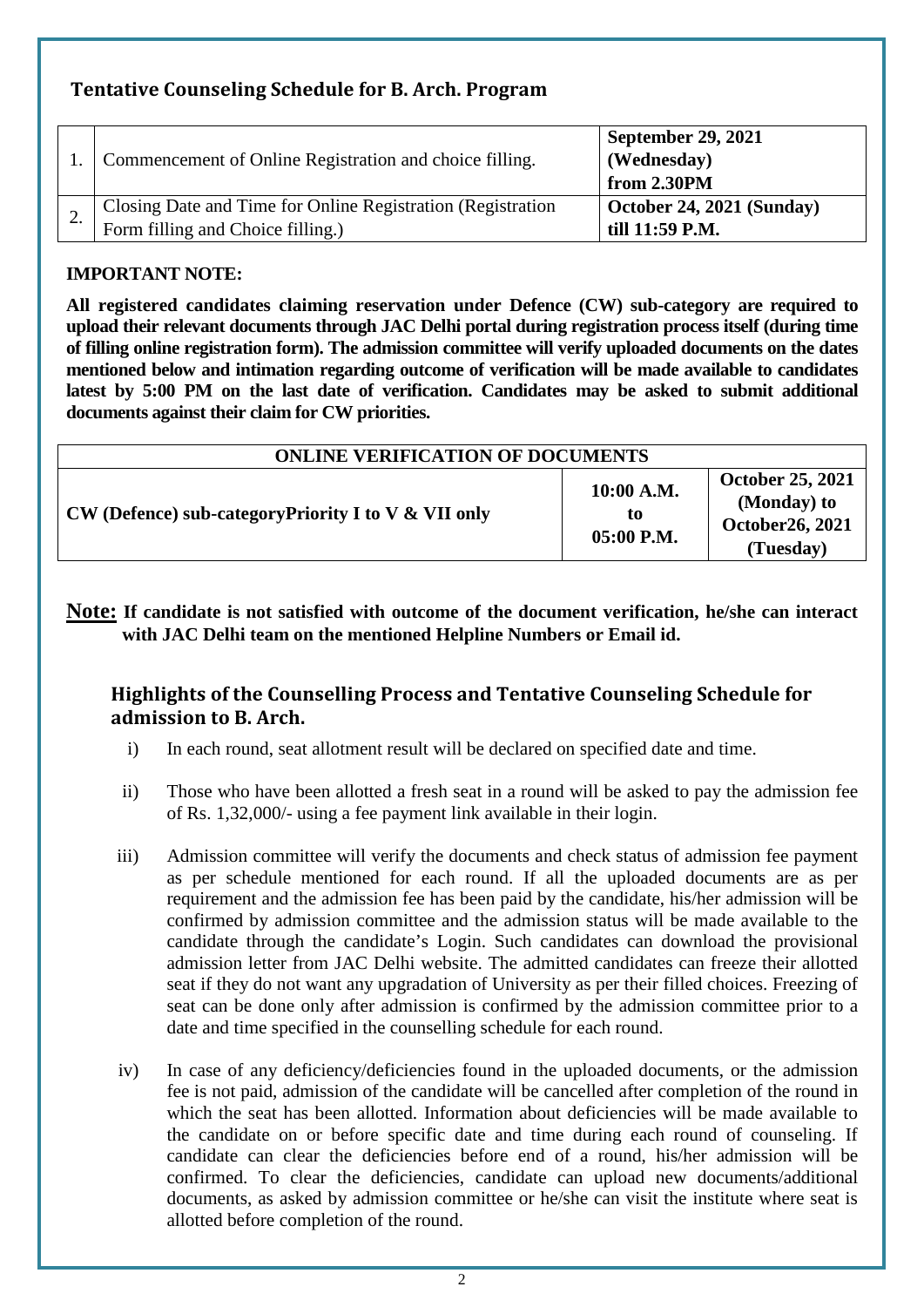- v) For candidates whose admissions are not confirmed due to some deficiencies, seat allotted to the candidate will be cancelled. Such candidates may be considered for next round of counselling with changed credentials (e.g. if OBC certificate is not valid, category may be changed from OBC to GENERAL).
- vi) In case the admission of a candidate who has paid the admission fee of Rs. 1,32,000/- is not confirmed because of some deficiencies/inconsistencies in their documents, the academic fee paid by them will be **refunded within 10 days after last date of withdrawal** (refer counseling schedule).

#### **During online counseling rounds, there will be no physical reporting of the candidates.**

| <b>FIRST ROUND OF COUNSELLING</b>      |                                                              |  |
|----------------------------------------|--------------------------------------------------------------|--|
| l Declaration of seat allotment result | $\vert$ Oct. 29, 2021 (FRIDAY)<br>$\vert$ (After 05:00 P.M.) |  |
|                                        |                                                              |  |

#### **Online reporting, admission fee payment,university freezing and admission withdrawal schedule**

| Payment of admission fee of Rs. 1,32,000 through               | Oct. 30,2021(Saturday) to Nov. 1, 2021          |  |
|----------------------------------------------------------------|-------------------------------------------------|--|
| JAC Delhi portal                                               | (Monday) 2021 (upto 5:00 PM only)               |  |
| Confirmation of admission / intimation of                      | Nov. 2, 2021 (Tuesday) (before 2:00PM)          |  |
| deficiencies to the candidates                                 |                                                 |  |
| Chance to clear the deficiencies by uploading new              |                                                 |  |
| documents/visiting allotted institute personally               | Nov. 2, 2021(Tuesday) upto 5:00 PM              |  |
| Online seat freezing                                           | Immediately after confirmation of admission.    |  |
| (Candidates can freeze their allotted seat if they do not want | Last date and time: Nov. 2, 2021(Tuesday) (upto |  |
| any upgradation of seat/institute as per their filled choices) | 11:59 PM)                                       |  |
| Withdrawal of admission                                        |                                                 |  |

## **SECOND ROUND**

#### **New Registrations/ Change in Preference of Choices 05/11/2021 (Friday) (10:00AM to 11:59 P.M.)**

#### **Defence PriorityVerificationfor newly registered candidates Nov.8, 2021 (Monday)10:00 AM – 2:00 PM**

(For Newly registered candidates, their documents uploaded during registration will be verified for Defence Priority Status of this verification will be made available to the candidates before 5:00PM on Nov. 8, 2021)

| Declaration of seat allotment result                                                           | Nov. 10, 2021 (Wednesday) (After 05:00 P.M.) |  |  |
|------------------------------------------------------------------------------------------------|----------------------------------------------|--|--|
| Online reporting, admission fee payment, university freezing and admission withdrawal schedule |                                              |  |  |
| Payment of admission fee of Rs. 1,32,000 through                                               | Nov. 11 (Thursday) to Nov. 15 (Monday), 2021 |  |  |
| JAC Delhi portal                                                                               | $(\text{upto } 5:00 \text{ PM only})$        |  |  |
| Confirmation of admission / intimation of                                                      | Nov. 16, 2021 (Tuesday) (before 2:00 PM)     |  |  |
| deficiencies to the candidates                                                                 |                                              |  |  |
| Chance to clear the deficiencies by uploading new                                              | Nov. 16, 2021 (Tuesday) upto 5:00 PM         |  |  |
| documents/visiting allotted institute personally                                               |                                              |  |  |